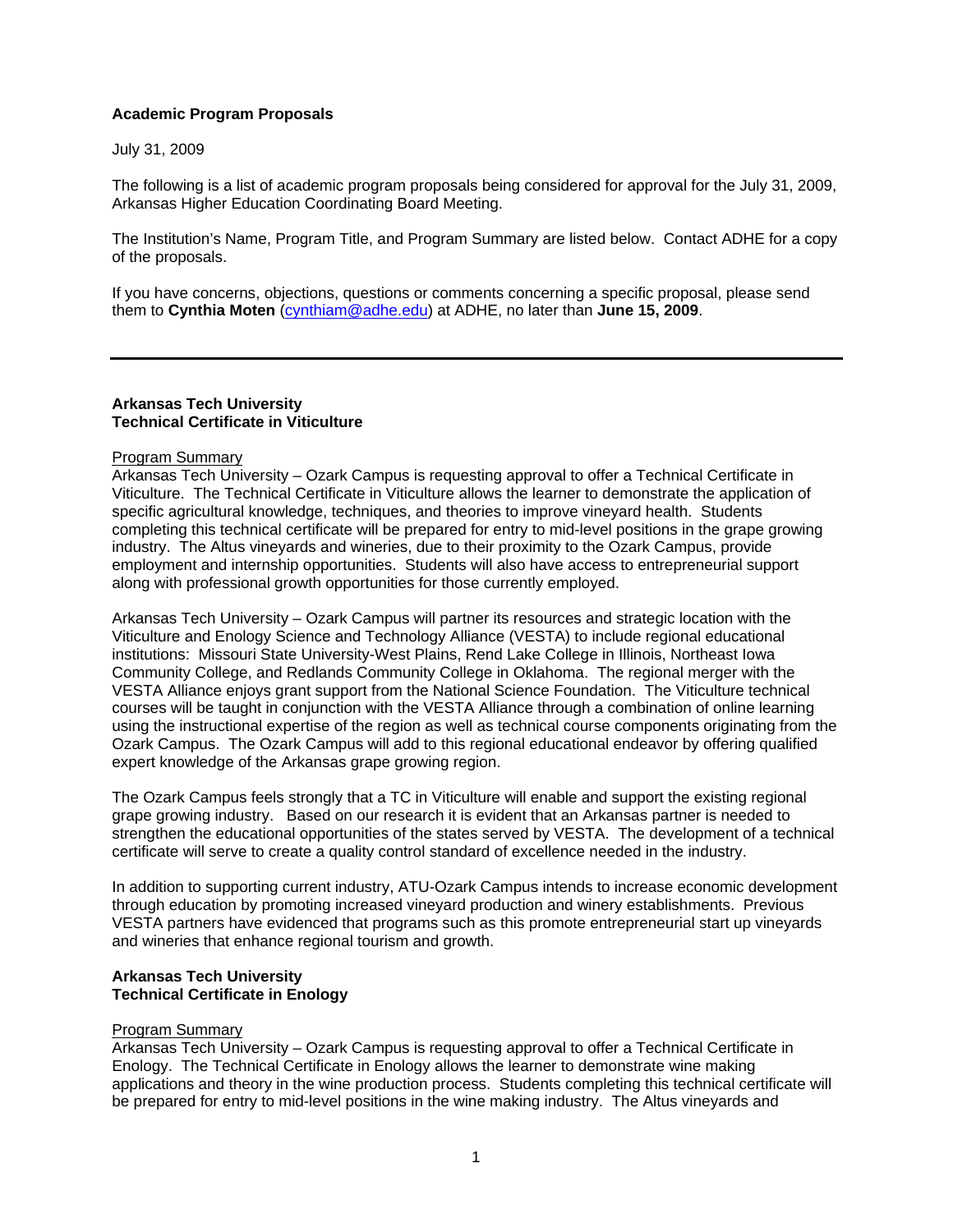wineries, due to their proximity to the Ozark Campus, provide employment and internship opportunities, entrepreneurial support, as well as professional growth opportunities for those currently employed.

Arkansas Tech University – Ozark Campus will partner its resources and strategic location with the Viticulture and Enology Science and Technology Alliance (VESTA) to include regional educational institutions: Missouri State University-West Plains, Rend Lake College in Illinois, Northeast Iowa Community College, and Redlands Community College in Oklahoma. The regional merger with the VESTA Alliance enjoys grant support from the National Science Foundation. The Enology technical courses will be taught in conjunction with the VESTA Alliance through a combination of online learning using the instructional expertise of the region as well as technical course components originating from the Ozark Campus. The Ozark Campus will add to this regional educational endeavor by offering qualified expert knowledge of the wine making industry specific to the Arkansas grape growing region. Students will have the option of choosing the point of origination with regard to the general education component to include the offerings of the Ozark Campus or through the online component, choosing online learning opportunities from one of the partnering institutions.

The Ozark Campus feels strongly that a Technical Certificate in Enology will enable and support the existing regional wine making industry. Based on our research it is evident that an Arkansas partner is needed to strengthen the educational opportunities of the states served by VESTA. Another point of this alliance is to develop an educational curriculum which will serve to create a quality standard, building the excellence needed by the wine making industry.

In addition to supporting current industry, ATU-Ozark Campus intends to increase economic development through education by promoting increased vineyard production and winery establishments. Previous VESTA partners have evidenced that programs such as this promote entrepreneurial start up wineries that enhance regional tourism and growth.

# **Arkansas Tech University Viticulture and Enology Department**

## Program Summary

The Viticulture and Enology Department will house the Technical Certificates in Viticulture and Enology which will assist in the administration of this program. These certificates allow the learner to demonstrate the application of specific agricultural knowledge, techniques, and theories to improve vineyard health, as well as demonstrate wine-making applications and theory as they pertain to the wine production process. Students completing these technical certificates will be prepared for entry to mid-level positions in the grape-growing and wine-making industries.

### **East Arkansas Community College Associate of Applied Science in General Technology**

# Program Summary

The General Technology program will be a two year program of study that prepares individuals to work as technologists in several different areas associated with manufacturing. Each of the areas of emphasis represent current employment areas which do not need large numbers of workers but the positions are important to the success of the industry. Examples of the areas of emphasis are Applied Engineering, Drafting and Design, Electronics, and Environmental Health and Safety. The curriculum plan for the program will vary depending on the area of emphasis, but the total hours will be at least 60 and no more than 69. The curriculum will consist of 15 hours of general education courses, 24 to 39 hours of the major area of emphasis, and 12 to 21 hours of support courses. Upon completion of the program of study, the graduate will receive an associate in applied science degree. This program will prepare the graduate to be employable in their area of emphasis and will give the students the critical thinking skills and learning foundation for a successful career and a future of learning.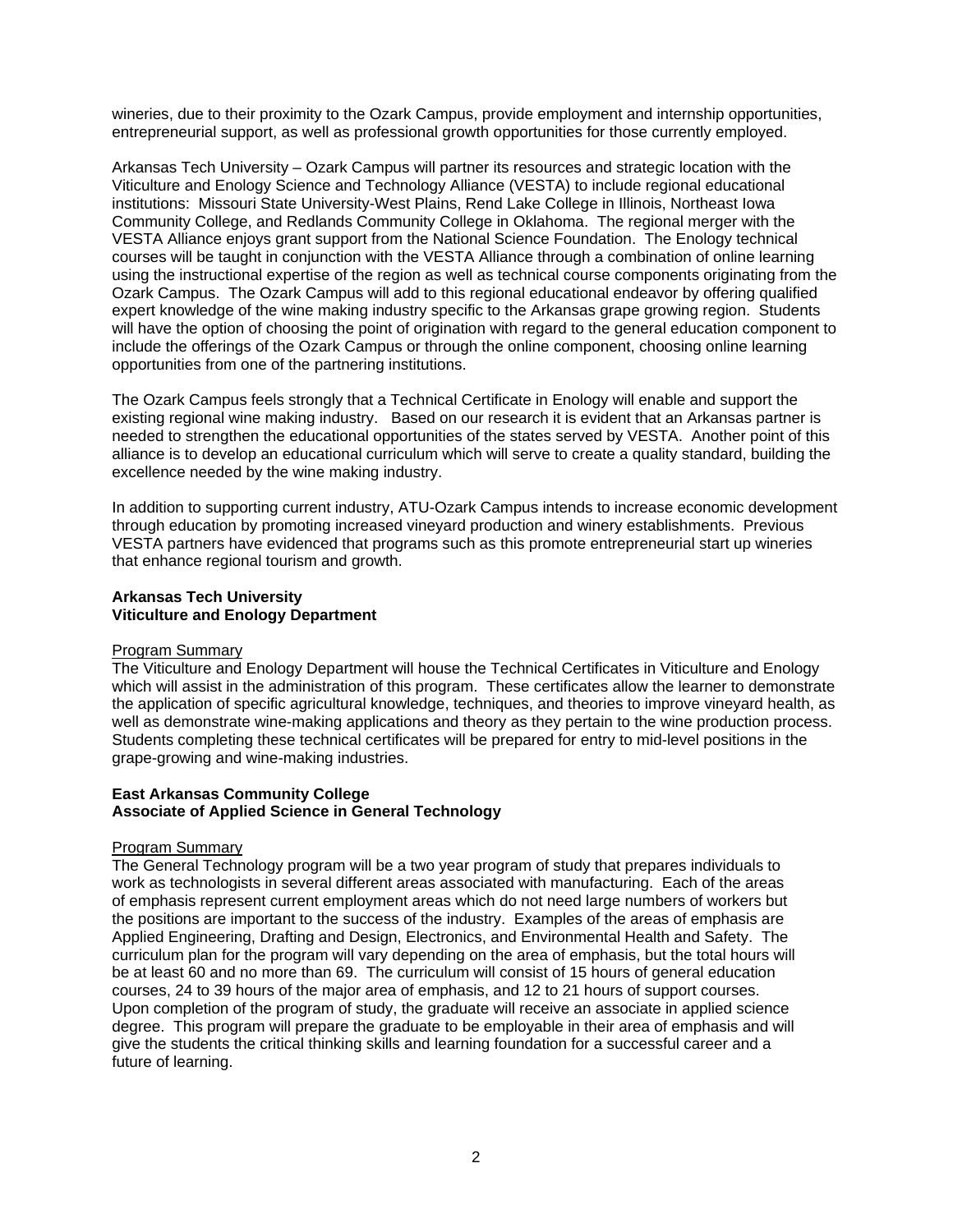# **East Arkansas Community College Associate of Applied Science in Occupational Therapy Assisting**

# Program Summary

This program will be a two year program of study that prepares an individual to work under the direction of a certified Occupational Therapist to administer treatment pertinent to restorative, preventive, and maintenance programs. Admission to the program will be selective and competitive. The curriculum plan for the program will consists of 72 credit hours and include the following courses: Anatomy and Physiology I & II, English Composition I & II, College algebra, Introduction to Sociology, General Psychology, Developmental Psychology, Abnormal Psychology, Computer Fundamentals and 40 credit hours of newly developed core courses in occupation therapy assistant including field/clinical experiences. This program will prepare the graduate to practice in a variety of health care and community settings as a member of a professional team. Upon completion of the program of study, the graduate will receive an associate in applied science degree and will be eligible to take the National Certification Exam of OT Assistants. Upon successful completion of the certification exam the graduate will become a Certified Occupation Therapy Assistant (COTA).

# **Mid-South Community College Technical Certificate and Associate of Applied Science in Transportation and Logistics**

## Program Summary

The Transportation & Logistics Technology program is intended for students interested in learning within a regionally prominent and recognized program that emphasizes distribution, logistics, and supply chain management. Focusing on the practices, skills, and knowledge necessary for entry-level employment in the transportation, distribution, and logistics industries, Transportation & Logistics Technology will provide learning experiences through "learn and practice" sessions of the various processes and services which constitute the industry. Students will explore the transportation and logistics industries and the integrated roles played by laborers, managers, regulators, planners, and others in the field. Studies will also include computer, physical and information automation, improving tracking technologies, such as bar coding, Radio Frequency Identification (RFID) tagging, robotics, and various packaging systems. Accordingly, the curriculum and its interaction with professions in the industry provide students with the knowledge, skills, and experience to be successful in the transportation and logistics field and/or to pursue baccalaureate studies in the field. The Certificate of Proficiency in Warehousing and Distribution Center Operations supports the Transportation and Logistics Technology program.

# **NorthWest Arkansas Community College Technical Certificate in Baking**

## Program Summary

Northwest Arkansas Community College is proposing the creation of a new Technical Certificate in Baking Arts. A new competency based curriculum has been developed using industry standards of the American Culinary Federation and the National Restaurant Association Educational Foundation. All current courses have been updated to meet the needs of the students and the business community and new courses have been developed and added. An outline of the courses is included in Appendix A.

The 40 -41 credit hour Technical Certificate in Baking Arts will prepare students for a wide range of positions within the hospitality industry. Graduates will be able to consider positions from entry level bakers to management within the hospitality industry. Possible jobs include: baker, baker's assistant, pastry chef, cake decorator, and entrepreneur. While this certificate prepares the student for entry in the workforces, it was created with the plan that students will also obtain the NWACC Hospitality Certificate of Proficiency.

Budgeted costs are within college parameters. New expenses will be limited as the location for the program has existing space and equipment to begin the new curriculum.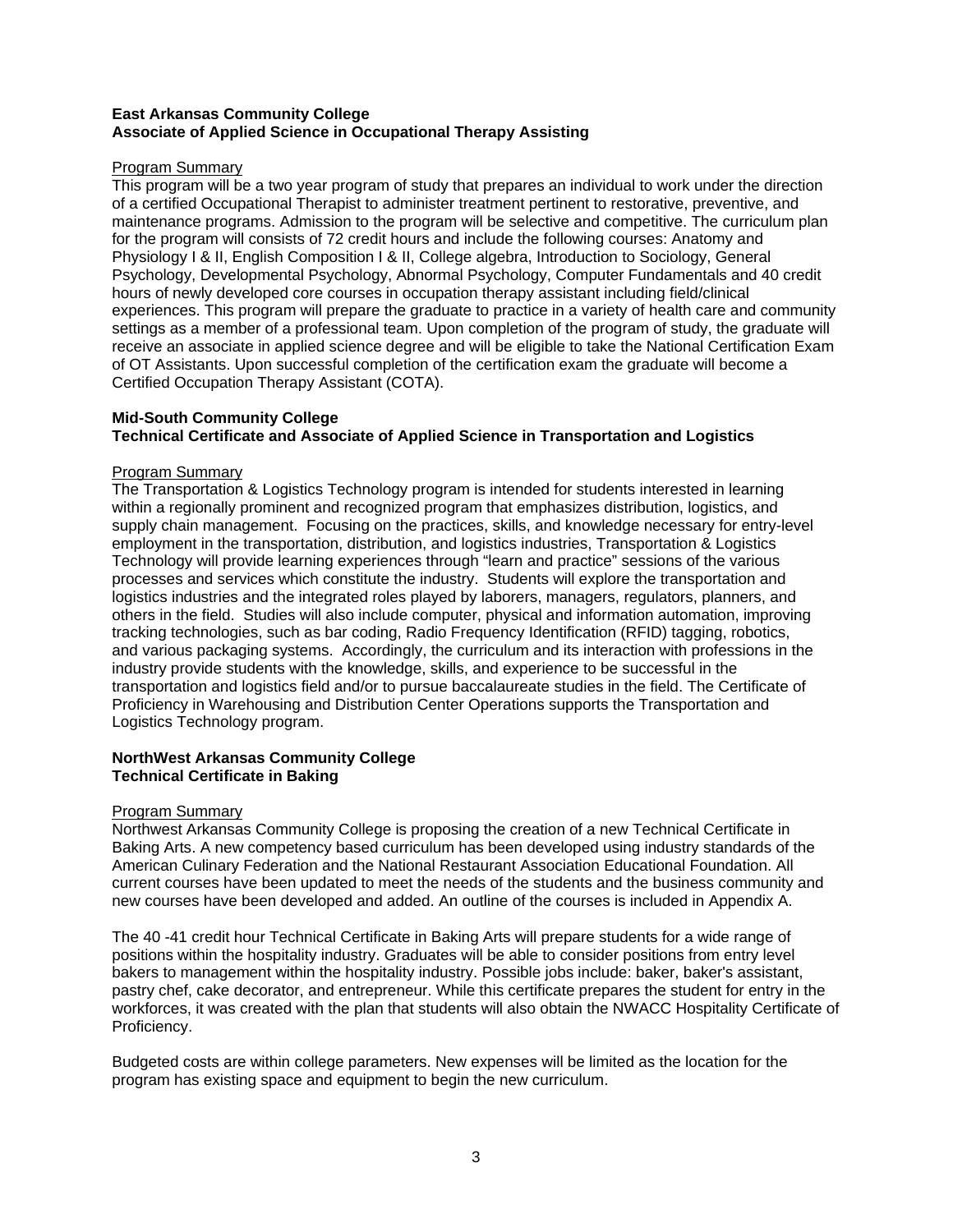The program, under the direction of Chef Lou Rice, will initially consist of one full-time hospitality instructor and two adjunct instructors. A new full-time instructor will be hired in January of 2010. The initial adjuncts will have specific baking knowledge and skill sets direct from industry and will provide up-to-date instruction on current methodologies.

Physical library sources are adequate for the present demand however it is intended that the offerings be added to on an annual basis to stay current.

The Baking Arts will be housed alongside the Culinary program in the Not-For-Profit Center at St Mary's. This facility is a newly renovated hospital that will serve as a home for a variety of not-for-profit entities in Rogers, Arkansas; very close to the main campus of NWACC. Our portion of the facility includes a large kitchen area with some equipment such as coolers, freezers, steamers, and other industry standard pieces. In addition, we will have a large public dining room and a private dining facility for practical application of instructional materials, an operational bakery, mock front desk and front of house training room, three large classrooms, computer lab reference area, and adequate office space for all staff. Not only does the new location provide much more physical space for program growth but it is located in a high traffic area that will create much publicity for the program. Our new program will also benefit from the new kitchen facility that will be housed on the main campus in the new Shewmaker Global Enterprise Building. This facility was specifically designed for small group classes as well as a catering teaching facility.

The baking industry business continues to grow in Northwest Arkansas. While the industry has experienced its share of losses, the continued statistical outlook is positive. According to the Arkansas Workforce data, demand continues to be strong for hospitality graduates. Statistical data for long-term occupational employment projections in the Northwest Arkansas area shows an increase in for the following professions between the period of 2004-2014:

Bakers 17% increase

The US Bureau of Labor Statistics shows the following increase percentage between the years 2006 and 2016:

Bakers 10% or 16,000 jobs

Quoting directly from the US Labor Department it states that "the skills needed to be a **baker** are often underestimated. Bakers need to know about ingredients and nutrition, government health and sanitation regulations, business concepts, applied chemistry—including how ingredients combine and how they are affected by heat, and production processes, including how to operate and maintain machinery". What is not addressed in the labor statistics is the number of entrepreneurial bakers that open their own businesses. This is the number one reason students attend school to get a Baking Arts degree. Data is also not included on the number of bakers that go into other areas such as food research and development and other related businesses.

As written the curriculum will give students a well rounded view of the baking profession. While the core classes are primarily hands on, required courses such as marketing, purchasing and bakeshop operations will prepare the student to enter the work force and make an immediate contribution. We have worked with the Hospitality and Restaurant Management Department of the University of Arkansas, in the effort to formulate a program that will encourage students to easily continue their education at a four-year institution. This program has also been designed to work with our secondary program to allow for college articulation credits upon successful completion of the high school program.

Currently we have a 36-hour Culinary Arts Technical Certificate. In addition, there is also a Certificate of Proficiency in Hospitality Management. We are also applying for a two-year A.A.S. Degree in Culinary Arts and a Certificate of Proficiency in Culinary Arts.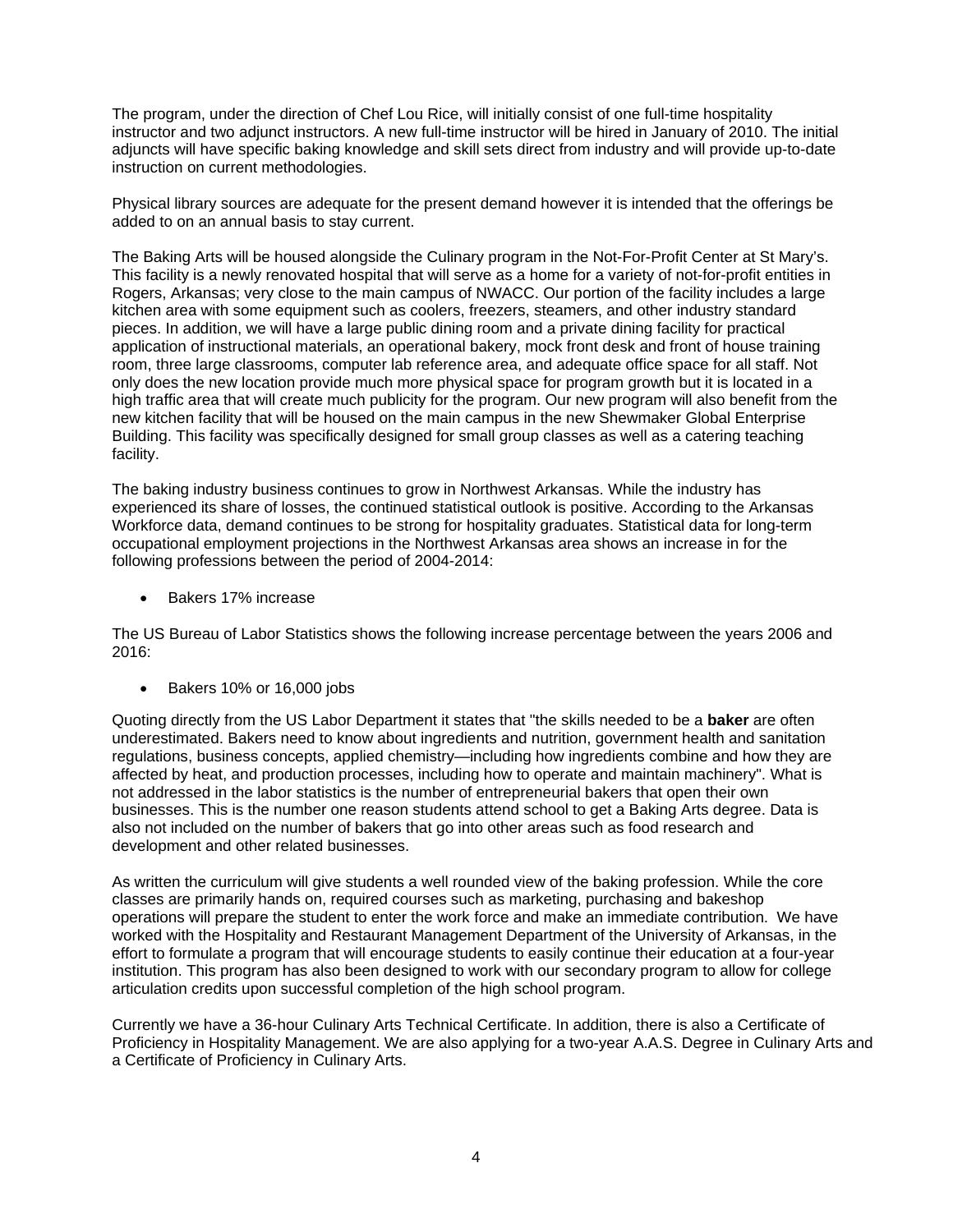# **NorthWest Arkansas Community College Associate of Applied Science in Culinary Arts**

### Program Summary

Northwest Arkansas Community College is proposing the creation of a new Associate of Applied Science degree in Culinary Arts. A new competency based curriculum has been developed using industry standards of the American Culinary Federation and the National Restaurant Association Educational Foundation. All current courses have been updated to meet the needs of the students and the business community and new courses have been developed and added. An outline of the courses is included in Appendix A.

The 64-65 credit hour A.A.S. in Culinary Arts will prepare students for entry to mid-level jobs within the hospitality industry. Possible jobs include: executive and sous chef, banquet chef, garde manger chef, culinary educator, food marketing and brokerage, and entrepreneurial opportunities.

Budgeted costs are within college parameters. New expenses will be limited as the location for the program has existing space and equipment to begin the new curriculum.

The program, under the direction of Chef Lou Rice, consists of one full-time culinary arts instructor and one full-time hospitality instructor. In addition to Chef Rice, several part-time instructors with specific knowledge and skill sets direct from industry will be hired to provide up-to-date instruction on current methodologies.

Physical library sources are adequate for the present demand however it is intended that the offerings be added to on an annual basis to stay current.

The Culinary program will be housed in the Not-For-Profit Center at St Marys. This facility is a newly renovated hospital that will serve as a home for a variety of not-for-profit entities in Rogers, Arkansas; very close to the main campus of NWACC. Our portion of the facility includes a large kitchen area with some equipment such as coolers, freezers, steamers, and other industry standard pieces. In addition, we will have a large public dining room and a private dining facility for practical application of instructional materials, an operational café set up, mock front desk and front of house training room, three large classrooms, computer lab reference area, and adequate office space for all staff. Not only does the new location provide much more physical space for program growth but it is located in a high traffic area that will create much publicity for the program. Our new program will also benefit from the new kitchen facility that will be housed on the main campus in the new Shewmaker Global Enterprise Building. This facility was specifically designed for small group classes as well as a catering teaching facility.

The hospitality business continues to grow in Northwest Arkansas. While the industry has experienced its share of losses, the continued statistical outlook is positive. According to the Arkansas Workforce data, demand continues to be strong for hospitality graduates. Statistical data for long-term occupational employment projections in the Northwest Arkansas area shows an increase in for the following professions between the period of 2004-2014:

- Restaurant cooks 36.4% increase
- Cooks 35.2 % increase
- Chefs and head cooks 35.9%

The local restaurant and food community remain strong even in this economic downturn. Calls for new staff continue to come in as business owners become more aware of the program. The need for quality trained employees will be even greater when this slow period is over.

In addition we have developed a curriculum that will serve additional purposes to provide more opportunity than just cooking. Students will be exposed to many areas where they can achieve gainful employment in areas outside of the traditional workplace. Careers in food science, dietetics, food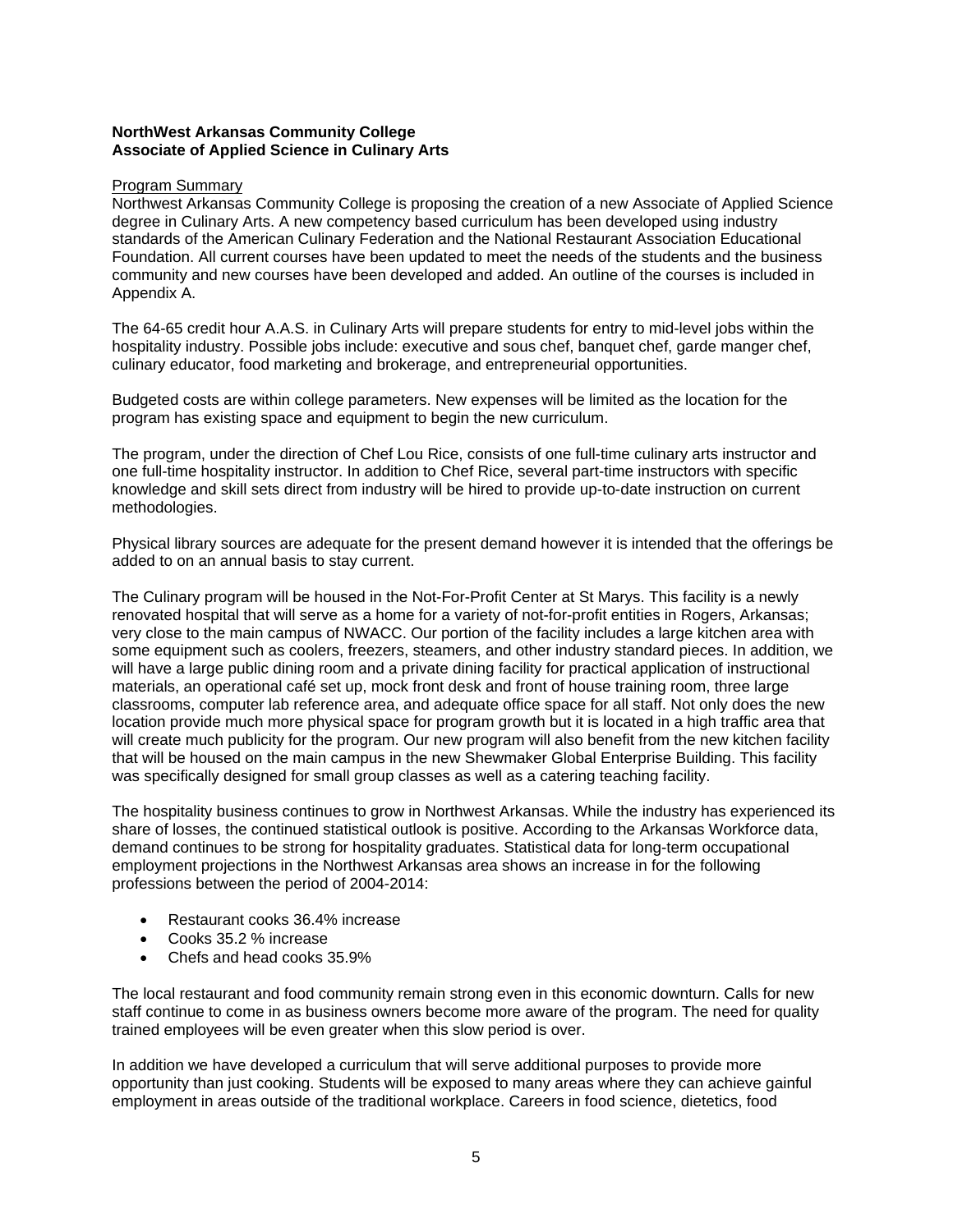marketing, health inspecting and food sales are just a few of the pathways our students will have the opportunity to look towards.

We have worked with the Hospitality and Restaurant Management Department of the University of Arkansas, in the effort to formulate a program that will encourage students to easily continue their education at a four-year institution. This program has also been designed to work with our secondary program to allow for college articulation credits upon successful completion of the high school program.

Currently we have a thirty-six hour Culinary Arts Technical Certificate. In addition, there is also a Certificate of Proficiency in Hospitality Management.

### **NorthWest Arkansas Community College Off-Campus Instructional Center in Rogers**

### Program Summary

NWACC's Culinary Arts and Hospitality programs have been operating in cramped quarters. We are expanding the program and investing new resources in it in order to address community interest and needs. The new Non-Profit Center in Rogers offers an outstanding professional kitchen and ample space for instruction and hospitality lab work. The facility is within our service area, much closer to the main campus than was the previous program home. The program does not duplicate or conflict with any other regionally-accredited program in the area.

The proposed budget for the Culinary and Hospitality program faculty for AY 2009-2010 includes: Administrative and faculty resources (salaries, benefits, and maintenance & operations: \$309,782 Facilities and equipment: \$162,513

The program will be funded through student tuition and fees as well as state funds, including funds we anticipate receiving from the Economic Development Initiatives.

### **University of Arkansas at Little Rock Bachelor of Fine Arts in Dance Performance**

#### Program Summary

The Bachelor of Fine Arts in Dance Performance is a four-year pre-professional degree. In keeping with the university's mission, this program will provide intensive training in dance technique, performance and choreography while offering a well-rounded education designed to develop thinking artists. This degree will serve to offer a degree in Dance in the State of Arkansas, filling a void that has caused many students to seek their degrees in other states. It will also provide a resource for dancers and dance educators in primary and secondary school programs and dance studios throughout the state. The curriculum has been designed to integrate with the university's core curriculum while striving to meet the standards for a B.F.A. degree as constructed by the National Association of Schools of Dance.

The proposed B.F.A. in Dance Performance will complement the existing B.A. in Theatre by offering a wide array of courses open to Theatre majors (and the general student body), and by offering numerous opportunities for collaboration between the students and faculty in both Dance and Theatre. In turn, dance majors will have the opportunity to take courses in Theatre that complement their coursework in Dance.

Although most courses are being re-written to meet the standards of the National Association of Schools of Dance (NASD) and to conform to the structure used by most university dance programs, many of the basic course ideas already exist in the curriculum and are currently offered. With the addition of a few key courses, the proposed degree can begin immediately.

The decline and eventual suspension of the B.A. in Dance at UALR was based on a number of factors. In the late 1990s, due to the failing health of the tenured dance faculty in place, it became impossible to offer the full range of dance technique classes necessary to continue the major. As fewer technique courses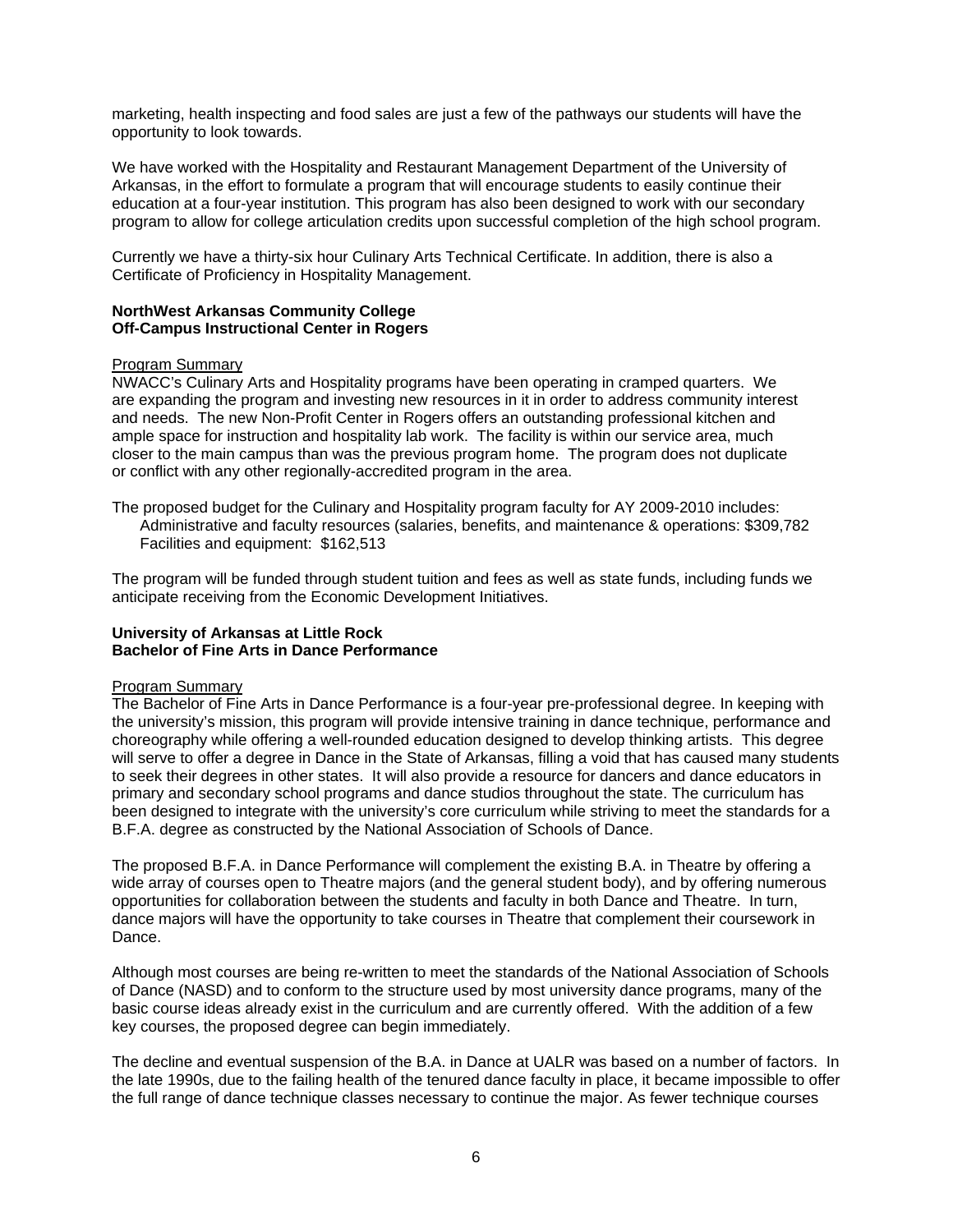were offered, numbers declined in the dance program. Additionally, Arkansas students interested in serious pre-professional training for their college dance education were seeking B.F.A. programs in neighboring states and across the country. While the B.A. program had flourished in the past, the cultural climate was changing, and the tenured dance faculty in place at UALR did not possess background or experience necessary to develop a new B.F.A. degree in Dance. In 1999, the department's B.A. in Dance was suspended, leaving a great void for the numerous Arkansas students interested in studying dance at the university level.

Even with the suspension of the B.A. in Dance, the dance minor continued to be offered and, as most of the original courses are still "on the books," a fundamental base for the new program exists in one form or another. The current curricular reconstruction is based on different educational objectives and revises and amplifies the original course offerings in history, kinesiology, pedagogy, technology, and musical research while supporting existing studio classes in ballet, modern, and jazz techniques. Attention has been paid to changes in the prefixes, course numbering, time and credit variables, repeatability, and periodicity, as well as the area's relationship to the baccalaureate in theatre.

Through a recent retirement and the restructuring of other faculty resources, the department has put in place two full-time dance faculty positions and an accompanist position in anticipation of the proposed B.F.A. in Dance Performance. With the recent hiring of our new dance area head, we have again been able to offer the technique courses needed for our dance minors, as well as the additional courses that will be part of the new B.F.A. curriculum. These classes have filled easily, and many have filled beyond capacity, even without the new degree yet in place.

One cost of starting the new B.F.A. in Dance will be the increase of the Ottenheimer Library's dance holdings. This entails a one-time expense to help bring the holdings up to date, and a relatively small annual budget to gradually increase the library's dance collection. Additional costs include recruitment and travel money. (See #10 – New Program Costs)

The facilities, including studio space, sound equipment, pianos, and the existing performance facilities, are already in place, and will be sufficient to house the new B.F.A. in Dance Performance. The existing degree program in Theatre serves to support the curricular and production needs of the proposed degree program. As stated earlier, with the addition of a few new courses, this B.F.A. in Dance Performance can begin immediately.

## **University of Arkansas at Monticello Bachelor of Arts in Modern Languages**

## Program Summary

UAM is proposing a unique foreign language major that would require study in two foreign languages (Spanish and French), plus 6 supportive hours in Latin or 3 in Latin and 3 in Japanese or German. All the courses needed for the program already exist as part of the UAM curriculum. Adding the program will require no new funds because all necessary resources are in place, including faculty. Because no new courses will be added, current library holdings, facilities, and equipment are adequate for this degree. UAM currently offers minors in French and Spanish, as well as course work up to 6 credit hours in Latin and Japanese. Starting in fall 2009, UAM will also offer 6 hours of German. All courses, faculty, and facilities are currently in place to offer a major in Modern Languages.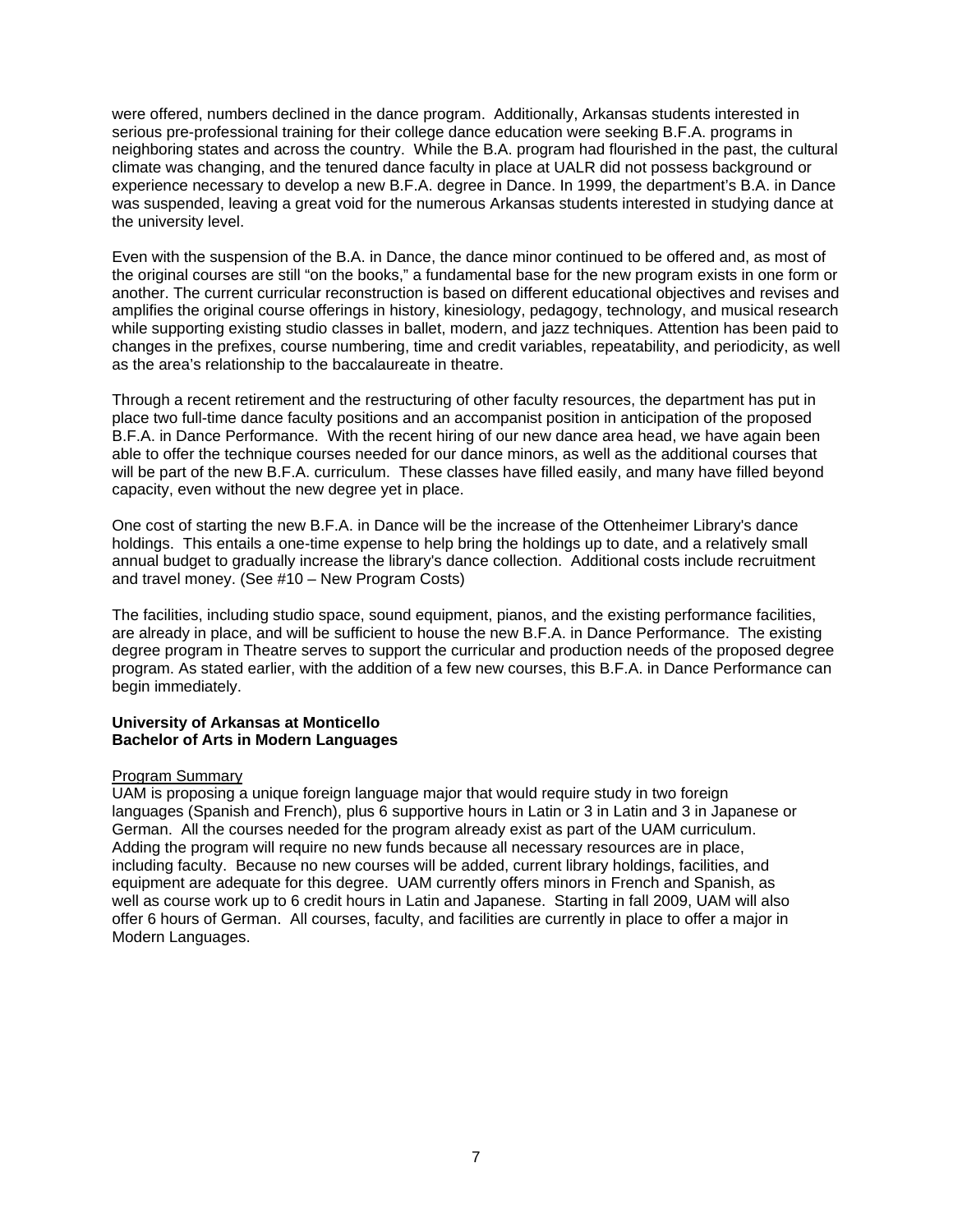### **Institutional Certification Advisory Committee (ICAC)**

The following applications for certification will be reviewed by ADHE for possible consideration at the June 2009 ICAC quarterly meeting.

#### **Capella University, Minneapolis, Minnesota**

Recertification - Online

 Bachelor of Science in Business Bachelor of Science in Information Technology Master of Science in Organization and Management Master of Science in Information Technology Master of Business Administration Doctor of Philosophy in Organization and Management

### **DeVry University, Naperville, Illinois**

Initial Certification – Online

 Master of Project Management Master of Public Administration Master of Information Systems Management Master of Network and Communications Management

# **Grand Canyon University, Phoenix, Arizona**

Initial Certification – Online Doctor of Education in Organizational Leadership

### **ITT Technical Institute, Little Rock, Arkansas**

Initial Certification Association of Applied Science in Software Development Technology Bachelor of Science in Project Management Bachelor of Science in Software Applications Development

#### **Kaplan University, Davenport, Iowa**

Initial Certification – Online Associate of Applied Science in Healthcare Management Technology Associate of Science in Interdisciplinary Studies Associate of Science in Health Services Bachelor of Science in Accounting Bachelor of Science in Business

#### **Regis University, Denver, Colorado**

Initial Certification – Online Master of Science in Database Technologies Master of Science in Information Assurance Master of Science in Systems Engineering Recertification – Online Bachelor of Science in Accounting Bachelor of Science in Business Administration Bachelor of Science in Computer Networking Bachelor of Science in Computer Science Bachelor of Science in Finance Bachelor of Science in Nursing